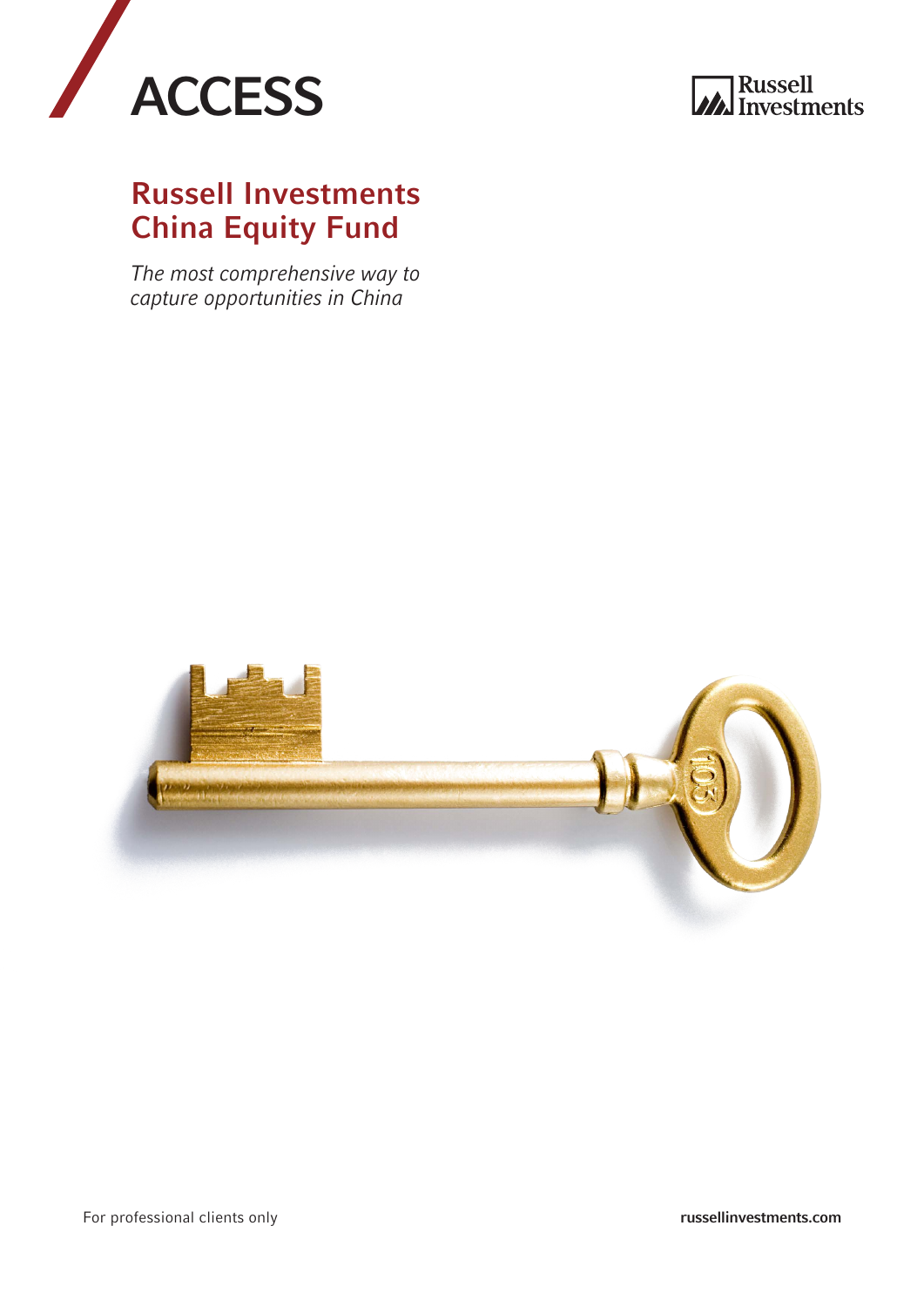# Fund objective

The Fund aims to achieve long term capital appreciation by investing in the shares of companies located in China. Investments include shares listed in the Chinese domestic market (A-shares) as well as offshore (including H-shares). Employing a multi-strategy investment approach, the Fund is broadly diversified across sectors, investment styles and individual stocks.

The Fund is actively managed with reference to the MSCI China All Shares Index (USD) - Net Returns (the "Index"). The Fund's performance will be measured against the Index which it seeks to outperform by 3% over the medium to long term. We use a disciplined investment process to design, construct and manage the Fund. It is designed based on our strategic beliefs for this asset class, derived from our experience and research. The Fund combines third party, specialist managers with factor strategies and overlays. The exposures are managed dynamically, leveraging local insights, to manage risk and capture opportunities in the market.

# Why Chinese equities?

China currently ranks as the second largest economy in the world (according to nominal GDP), as Chinese companies enjoy higher fundamental growth rates relative to most global markets. Importantly, MSCI announced the partial inclusion of China's domestic equity market in their Emerging Market index. The inclusion of A-shares should enhance returns and the diversification profile of emerging market portfolios. We believe that investors can benefit from a local presence to exploit the range of regulatory, social and economic factors that influence the Chinese market.

Given global investors' relatively limited knowledge of onshore Chinese companies, employing specialist managers to provide exposure can be an effective investment strategy. However, global investors often underestimate the challenge of selecting best-inclass local asset management firms. These managers often have little experience with foreign institutional clients, and less defined investment processes.

Russell Investments has had an established onshore investment presence since 2011, providing on the ground market knowledge and a proven track record of researching and identifying the best local asset managers. This capability is unique among global investment managers, enabling us to select and combine complementary strategies in the most efficient way to exploit the breadth of opportunity on offer.

### Fund facts



Senior Portfolio Manager Kathrine Husvaeg

| <b>Fund Objective:</b>         | Long term growth                                          |  |
|--------------------------------|-----------------------------------------------------------|--|
| Share class; dealing currency: | Multiple share classes available; base currency class USD |  |
| Dealing frequency; Cut off:    | Daily; 2.00pm GMT cut-off                                 |  |
| <b>Domicile: Category:</b>     | Ireland; UCITS                                            |  |
| ISIN; Bloomberg code:          | Class A; USD; IE00BF5LKK26; RIC2EQA ID                    |  |
| <b>Fund launch date:</b>       | 24 July 2012                                              |  |

The scenarios presented are an estimate of future performance based on evidence from the past on how the value of this investment varies, and/or current market conditions and are not an exact indicator. What you will get will vary depending on how the market performs and how long you keep the investment/product.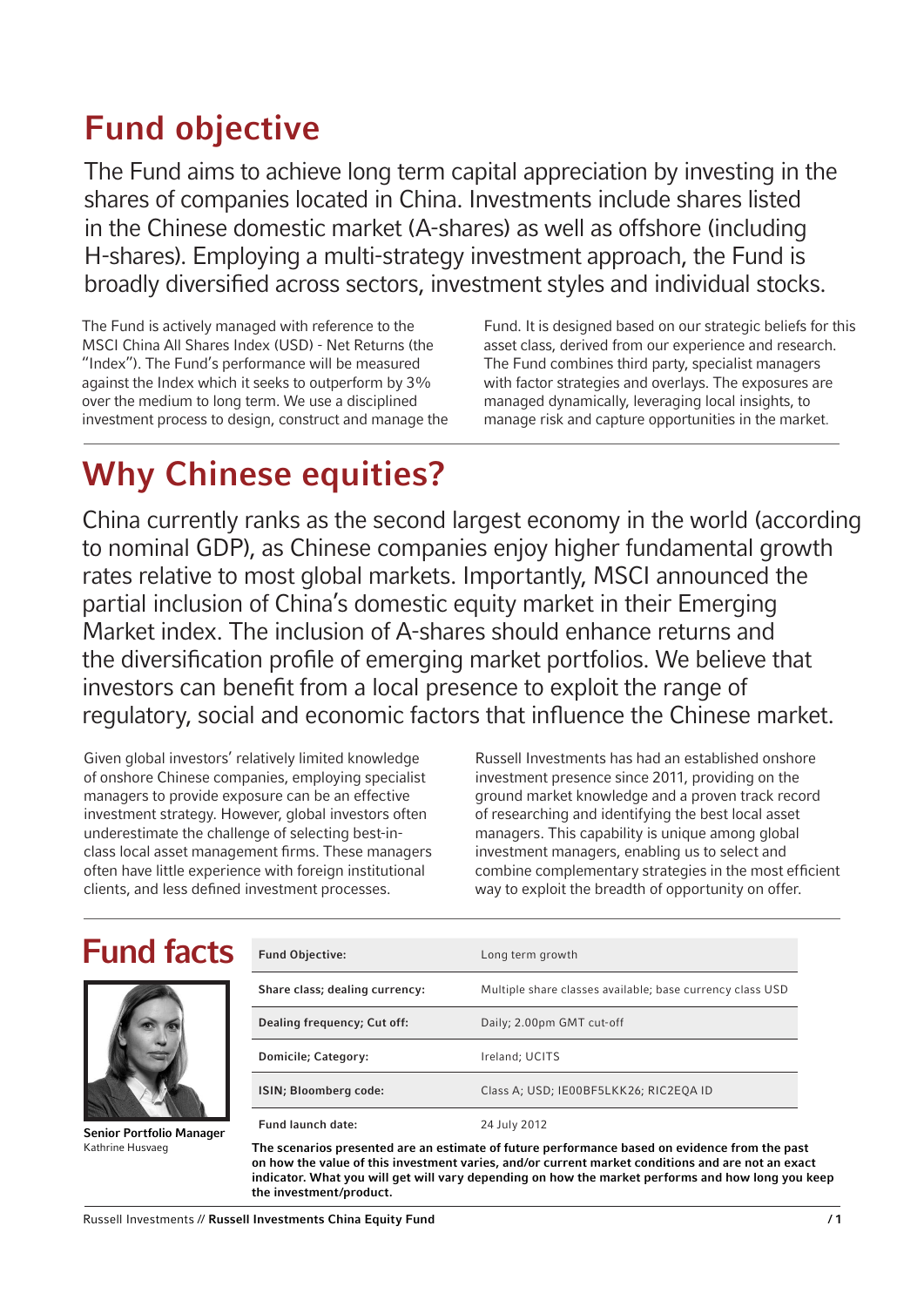# Russell Investments China Equity Fund

The Fund offers a simple solution to the many challenges facing investors wanting to gain exposure to Chinese equities. However, it is not simply enough to hire good managers. You also need to combine them effectively and manage the mix actively through time. Dynamic management helps smooth the performance ride. Successful investors must consider the nuanced environment in China, where the trade-off between risk and reward are not as apparent. We approach the task from first principles as described below.



### WELL-FOUNDED STRATEGIC BELIEFS

There are certain factor exposures which over the course of a market cycle will deliver higher returns than the broad market. In Chinese equity markets, the efficacy of various factors differs across the opportunity set but generally quality and growth have tended to have a long term pay-off.



### BEST-IN-CLASS MANAGERS

An open-architecture approach is employed and uses best-in-class investment manager strategies from China focused teams. This provides investors access to a truly unconstrained breadth of niche specialist managers.



### FACTOR STRATEGIES

We incorporate customised factor exposures directly managed and adjusted by Russell Investments. This allows our portfolio managers to express our strategic and dynamic insights in an active manner at total portfolio level.



### DYNAMIC MANAGEMENT TO EXPLOIT MARKET INEFFICIENCIES

We leverage the insights both of Russell Investments' team of strategists and those of the managers that we employ, together with external research sources and our own tactical factor views, in order to take advantage of market opportunities. Understanding and exploiting the unique behavioural bias of China's domestic investors is key input to this part of the process.



### TIMELY AND EFFECTIVE IMPLEMENTATION

Russell Investments' Implementation Services team employs sophisticated techniques to transition between managers and strategies, minimise trading costs and manage liquidity in order to ensure that our investment insights are captured efficiently.



### MANAGEMENT OF TOTAL PORTFOLIO RISK

Bespoke tools allow us to understand, evaluate and manage exposures within the Fund, ensuring the Fund is aligned with our preferred positioning. Full transparency at underlying manager level allows Russell Investments to control the total Fund's positioning at all times, making sure there are no unintended positions.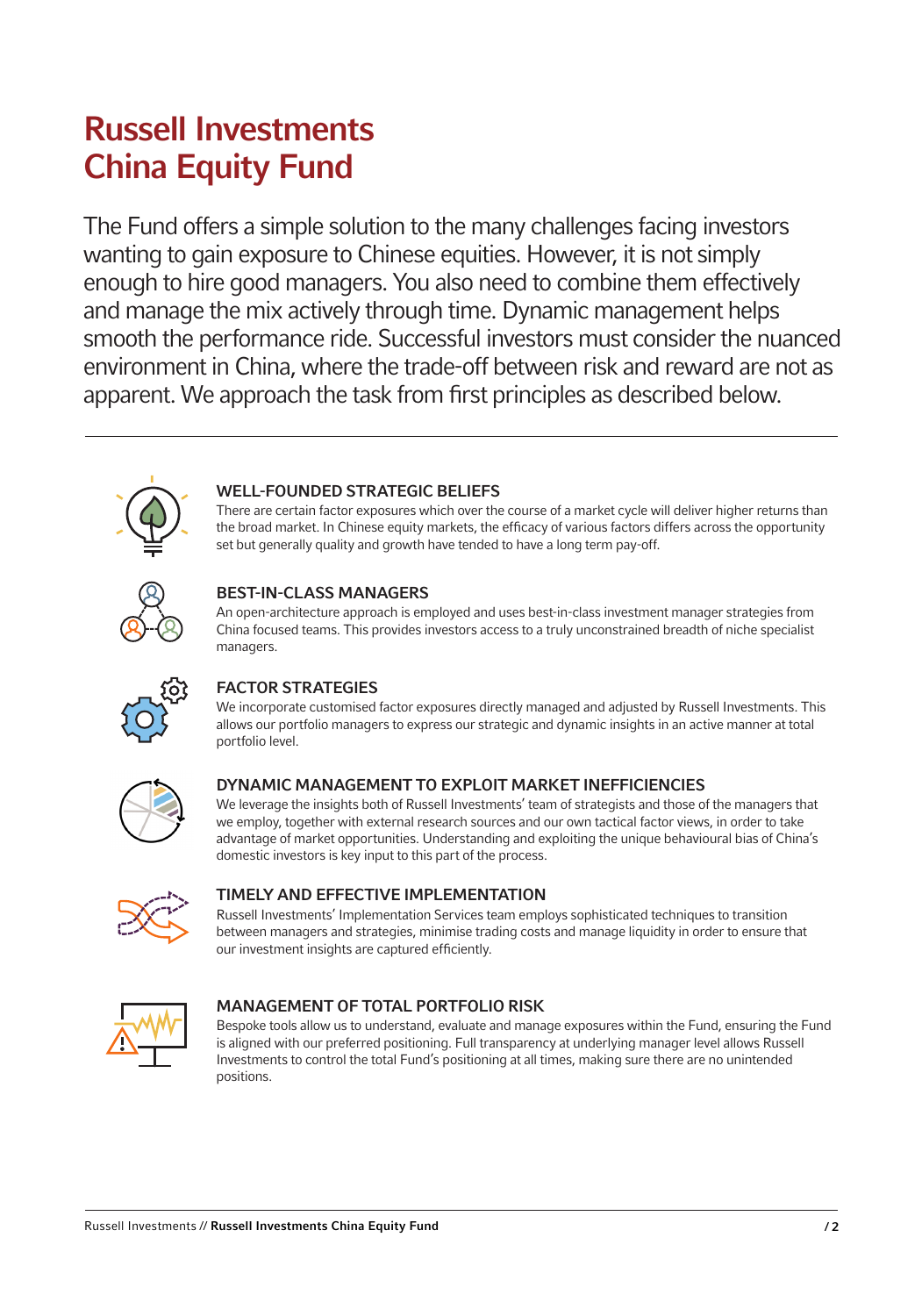## Product profile

The Fund is much more than a selection of managers. Rather, it represents a total outsourced solution to Chinese equity management. It integrates our capital markets insights, risk management capabilities and implementation skills.

This is combined with our dynamic management of investment strategies; the monitoring, hiring and firing of third-party managers as well as the access to our proprietary factor portfolios.



- **Strategic beliefs**
- Best-in-class managers
- **Smart beta** factor strategies
- **Dynamic** management
- **Effective** implementation
- **Management** of total portfolio risk

# Combining the strategies

Since its inception, the Fund has employed specialist managers, selected for their highly-differentiated insight in to this unique market and for their ability to deliver excess returns. Russell Investments' thorough onshore research and selection of multiple, diverse managers creates portfolios with superior sector,

factor, security selection and style diversification. As at the 31 December 2021, the Fund held three managers (the weights shown are strategic weights for this Fund) and an overlay strategy designed to manage total fund risk and provide defensive exposure.

| <b>INVESTMENT</b><br><b>STRATEGY</b> | <b>INVESTMENT</b><br><b>FOCUS</b> | <b>MANDATE</b>                                                                                                                                | <b>TARGET</b><br><b>WEIGHT</b> |
|--------------------------------------|-----------------------------------|-----------------------------------------------------------------------------------------------------------------------------------------------|--------------------------------|
| Quality                              | All China                         | <b>Manager A</b><br>Pan China manager investing in quality companies trading at<br>reasonable valuations                                      | 35%                            |
| Growth                               | Onshore China                     | <b>Manager B</b><br>Mid and small cap biased, growth focused China A-share manager                                                            | 25%                            |
| Small size                           | Offshore China                    | Manager C<br>Pragmatic China H-share manager seeking to identify mispriced<br>opportunities                                                   | 25%                            |
| Large cap                            | All China                         | <b>Russell Investments</b><br>Positioning strategy providing defensive, large cap value exposure<br>across Pan China                          | 15%                            |
| <b>Total exposure</b>                |                                   |                                                                                                                                               | 100                            |
|                                      |                                   | Russell Investments may trade a portion of the Fund's assets based on a model portfolio provided by the investment adviser. By employing this |                                |

Russell Investments may trade a portion of the Fund's assets based on a model portfolio provided by the investment adviser. By employing this emulated portfolio approach, the Fund leverages off the implementation capabilities of Russell Investments in order to manage the funds in an efficient manner.

Targets weights do not take into account any fees or charges on investment returns.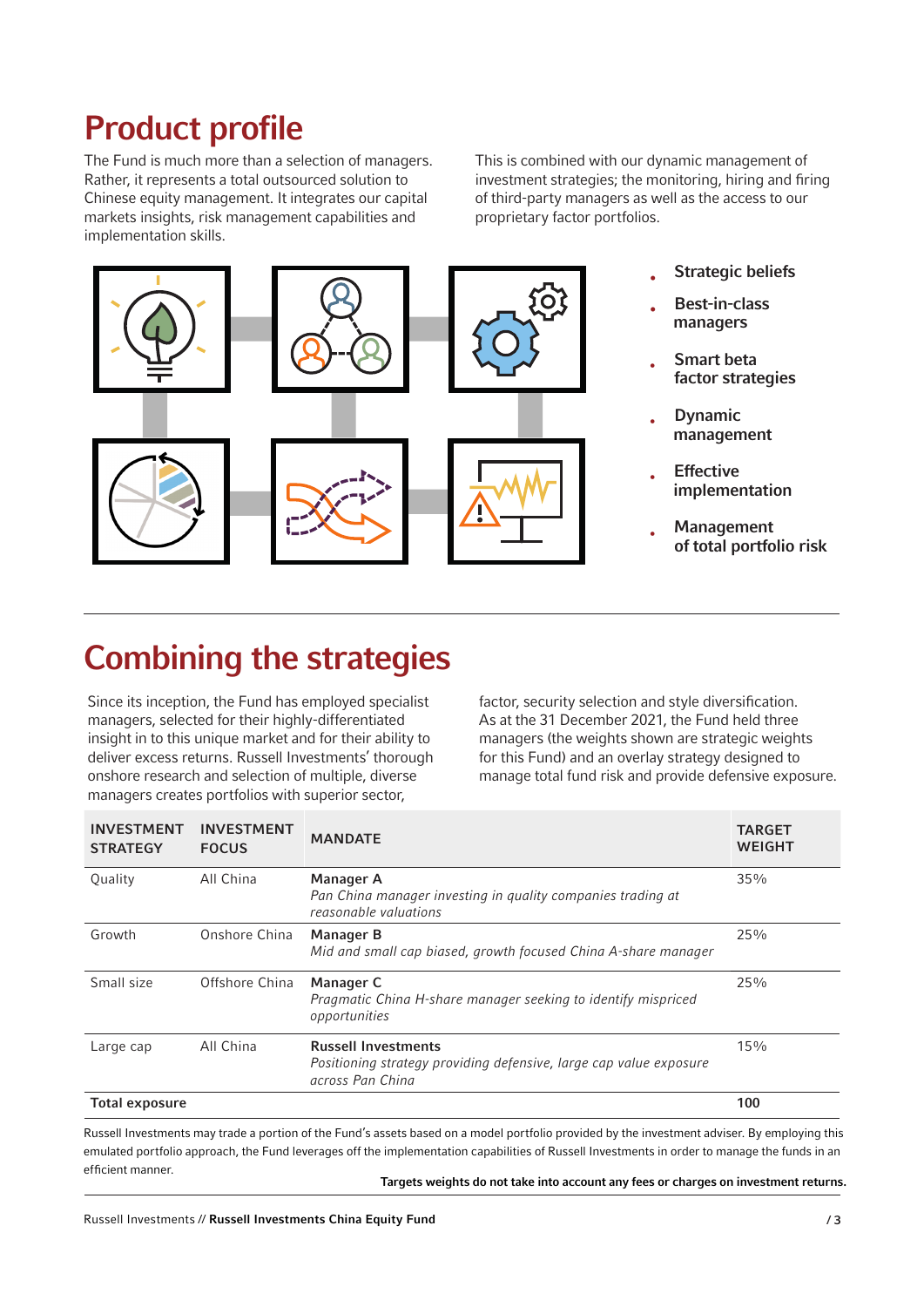# Key benefits

China expertise and focus: Selects a team of specialist managers and customised strategies to work for you.

Access to experts: Uses a best-in-class approach to identify the leading specialist thirdparty managers in each style segment that has been tested over multiple decades. Through our intensive research process the best specialists are identified and we gain valuable insights into the success of different Chinese market equity strategies. Russell Investments' on the ground experience and relationships allow us to identify and select niche specialist capabilities and customise strategies to complement the portfolio.

Nimble: Real-time management and powerful analytics help manage risk exposures, make for greater agility in a constantly changing environment, and create flexibility to respond to what's evolving in the marketplace.

Targeted exposures: Invests in customised segregated mandates identified through our research and understanding of the investment universe, rather than relying on off-the-shelf products, thereby taking full advantage of

each strategy's key strengths and retaining full control of the Fund's overall positioning.

Integrated: We employ a straightforward but powerful process-driven market strategy based on business cycle, market valuation and investor sentiment factors (Cycle, Value and Sentiment or CVS), together with a consistent and disciplined methodology to design, construct and manage portfolios (DCM). Our CVS and DCM approaches link the work of our portfolio management, research and strategy teams, providing them with a common language and analytical framework. This allows our teams to combine top-down and bottomup research, to generate more penetrating insights and to maintain constant market awareness.

Governance: The Fund's performance includes extensive set-up of fund infrastructure and the cost of all manager and strategy changes. We take away the need for beauty parades, allowing investors to focus on more critical governance aspects. In addition, Russell Investments' Manager Oversight Team undertakes comprehensive, on-site due diligence reviews for all managers, thereby reducing operational risks.

*Russell Investments integrates manager research, tactical asset allocation and factor exposures, capital markets insights and portfolio implementation to deliver an integrated and dynamic process, on a truly global basis.*

## Why Russell Investments?

### 30 years of manager research expertise:

We provide access to evidence-based manager research, open-architecture selection and rigorous oversight to facilitate an objective approach to constructing an investors' solution.

#### Unique asset allocation and factor exposure capabilities:

When designing a solution, investors benefit from our practical experience in building and guiding portfolios for some of the world's most demanding investors. We work to ensure that each portfolio adapts to evolving situations, has built-in risk management and is based on a reasonable cost structure.

#### Leading capital markets insights:

The capital markets team continually evolve our asset allocation modelling and structure principles, to construct portfolios that better fit investors' return objectives and risk tolerance.

#### Award-winning portfolio implementation:

Investors can generate more from their investments by minimising transaction and operating costs. We deliver award-winning, conflict free trading and exposure management. With over 120 specialists we cover all of the major capital market time zones. Our access to liquidity across all asset classes is adept at evolving with the changing market environment.